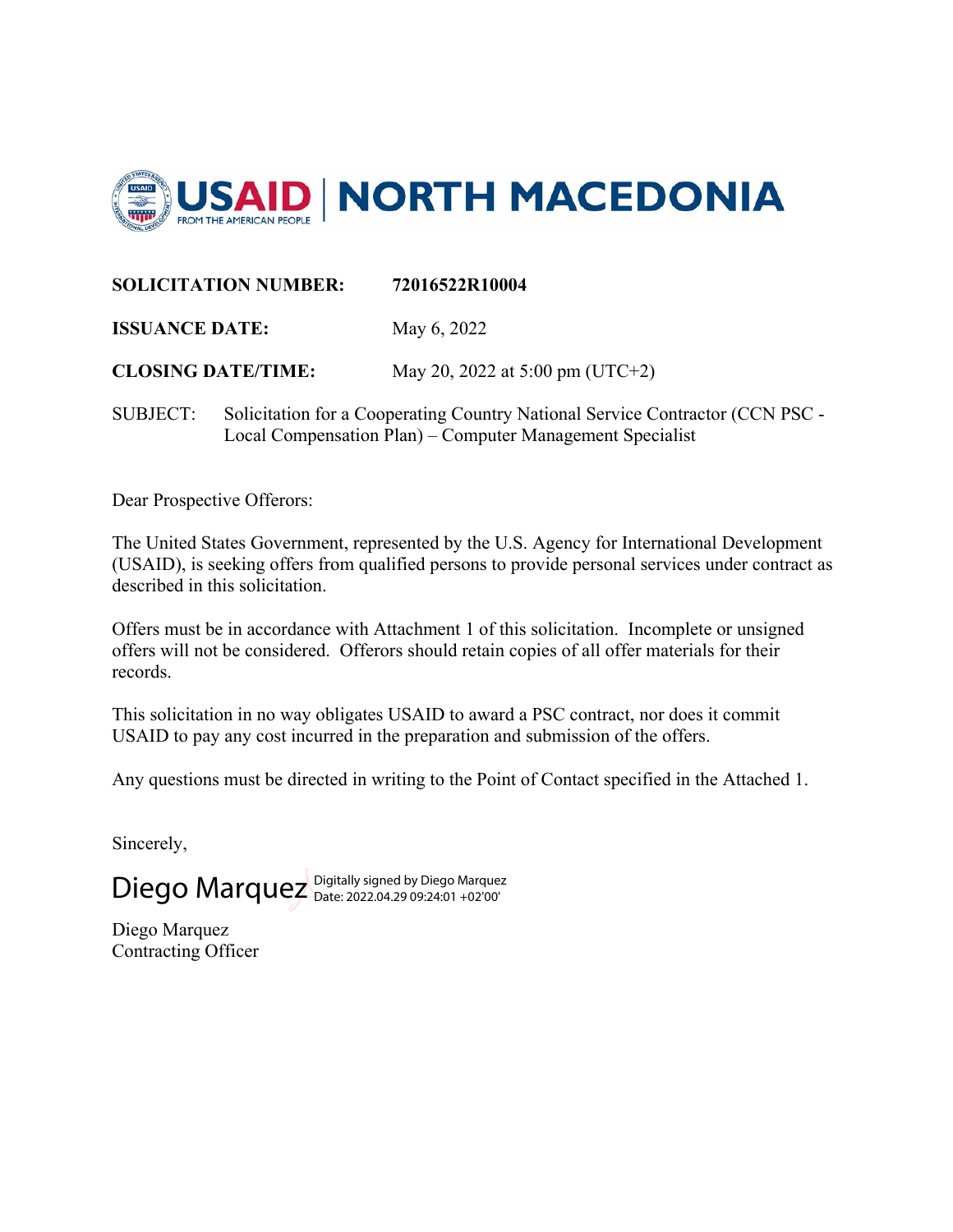### **ATTACHMENT 1 72016522R10004**

### **I GENERAL INFORMATION**

**1. SOLICITATION NO.: 72016522R10004** 

**2. ISSUANCE DATE: May 6, 2022** 

### **3. CLOSING DATE AND TIME FOR RECEIPT OF OFFERS: May 20, 2022, 5 pm, Skopje time.**

## **4. POINT OF CONTACT: Human Resources Office, email at: mmacedonia@usaid.gov**

## **5. POSITION TITLE: USAID Computer Management Specialist**

**6. MARKET VALUE:** EUR 35,383 – EUR 49,533 equivalent to FSN-11 In accordance with AIDAR Appendix J and the Local Compensation Plan of USAID/North Macedonia, final compensation will be negotiated within the listed market value.

**7. PERIOD OF PERFORMANCE**: Five years estimated to start on o/a July, 2022, or earlier if required clearances are obtained. CCNPSCs are contracts of a continuing nature and expected to be part of a series of sequential contracts, each not to exceed the five-year limitation in the FAR, based on agency need, availability of funds and satisfactory performance.

**8. PLACE OF PERFORMANCE:** Skopje, North Macedonia, with possible travel as stated in the Statement of Duties.

**9. ELIGIBLE OFFERORS**: Open to All Interested CCN (Cooperating Country National) Candidates

AIDAR, Appendix J, 1. (b) Definitions:

(6) "Cooperating country" means the country in which the USAID Mission is located. (7) "Cooperating country national" ("CCN") means an individual who is a cooperating country citizen or a non-cooperating country citizen lawfully admitted for permanent residence in the cooperating country.

NOTE: ALL CCNs MUST HAVE THE REQUIRED WORK AND/OR RESIDENCY PERMITS TO BE ELIGIBLE FOR CONSIDERATION. THE MISSION DOES NOT SPONSOR WORK PERMITS.

**10. SECURITY LEVEL REQUIRED:** Employment Authorization issued by the U.S. Embassy Regional Security Office.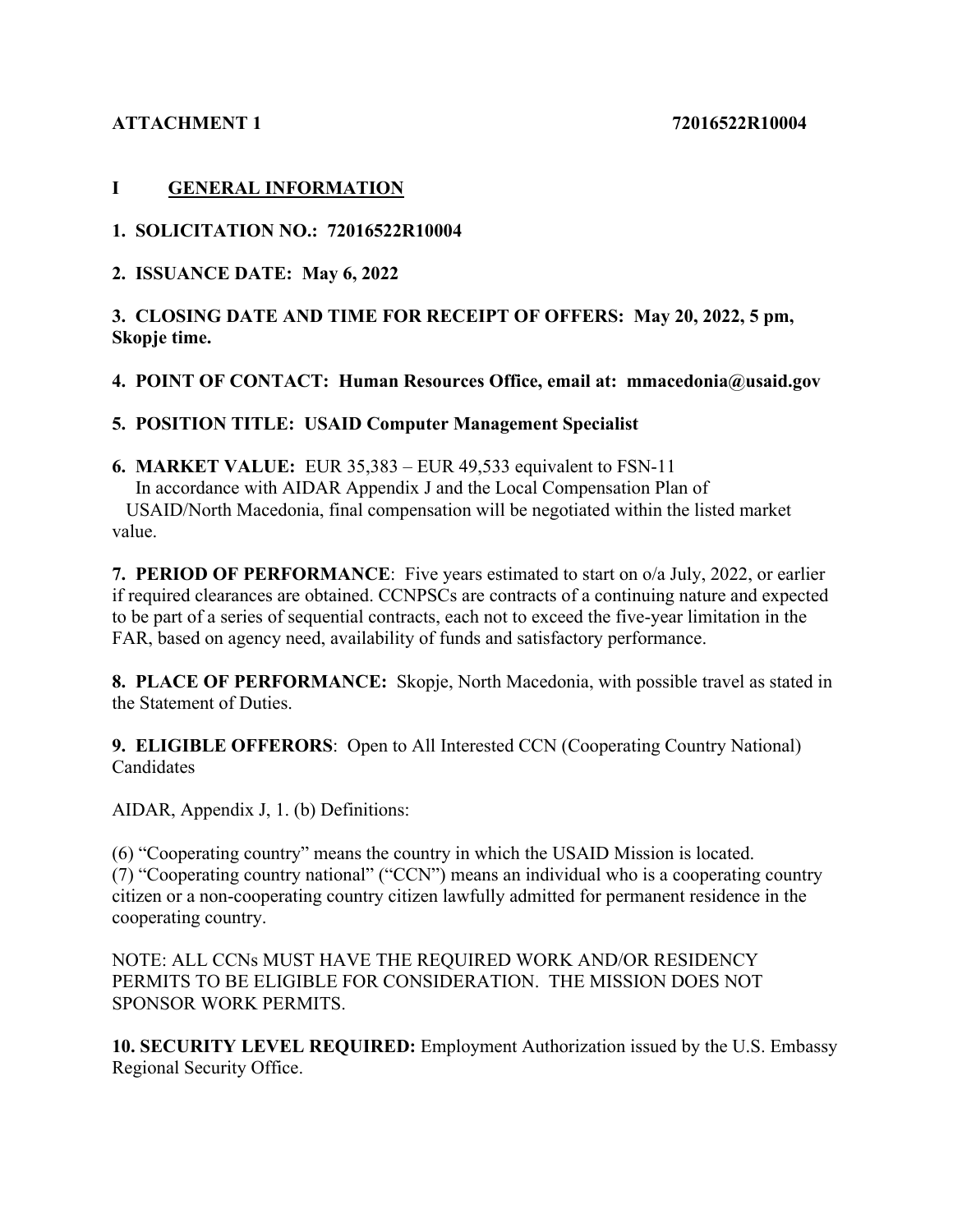## **11. STATEMENT OF DUTIES**

#### **1. General Statement of Purpose of the Contract**

The Computer Management Specialist has full responsibility for planning, managing, directing and providing a vision for the Information Systems Administration, Technology, and Information Services Support for USAID/North Macedonia. Core duties include areas of Systems administration, account management, budgeting and procurement, asset management, network operations, security operations, and technology adoption and application support. Incumbent serves as an advisor to Mission leadership and staff on all IT related issues. S/He serves as the subject matter expert for the Mission and its AIDNet Network and is responsible for the technical oversight of all information technology and related activities, which may include, but are not limited to: hardware/software installation and maintenance, application testing and support, client/helpdesk services, and system backup/recovery. S/He is the primary implementer of computer systems policies regarding information systems security and computer systems usage. The incumbent has direct and close lines of communication with the office of the Chief Information Officer (CIO).

#### **2. Statement of Duties to be Performed**

#### **A. Information Systems Administration and Management** (55%)

#### System Administration:

USAID Mission operations are supported by an IT infrastructure of systems whose integrity, confidentiality, and availability are dependent upon routine support functions by Mission IT, M/CIO and other service providers. Maintaining the back-end process engines, planning future technology projects, and in coordination with M/CIO, maintaining a seamless infrastructure that supports the attainment of Mission strategic objectives. Specific functions and tasks performed under system administration are, but not limited to: Server support, Desktop and Peripherals support, Mobile device support, VDI (virtual desktop interface) support, and troubleshooting and service desk application support. Developing mission specific, notices, policies and procedures that are in compliance with the ADS series to guide the use of IT related assets.

Responsible for the maintenance and repair of hardware and software to include interaction with CIO, vendors, and other USG agencies. Highly skilled in troubleshooting technical problems and exercising independent judgment to determine whether contracts with vendors should be invoked to effect contractual maintenance. Scheduling maintenance, including preventive maintenance, with vendors if required, and advises management on maintenance needs to ensure minimal disruption to Missions' operations. Implementing, deployment and supporting all aspects of centralized software and patch distribution to mission's end devices through SCCM Server. This complex task starts with imaging desktops and laptops with agency provided Windows 10 OS image. Installing; troubleshooting and maintaining the Client SCCM policies and services on end devices and closely monitoring and troubleshooting software distribution through SCCM Console.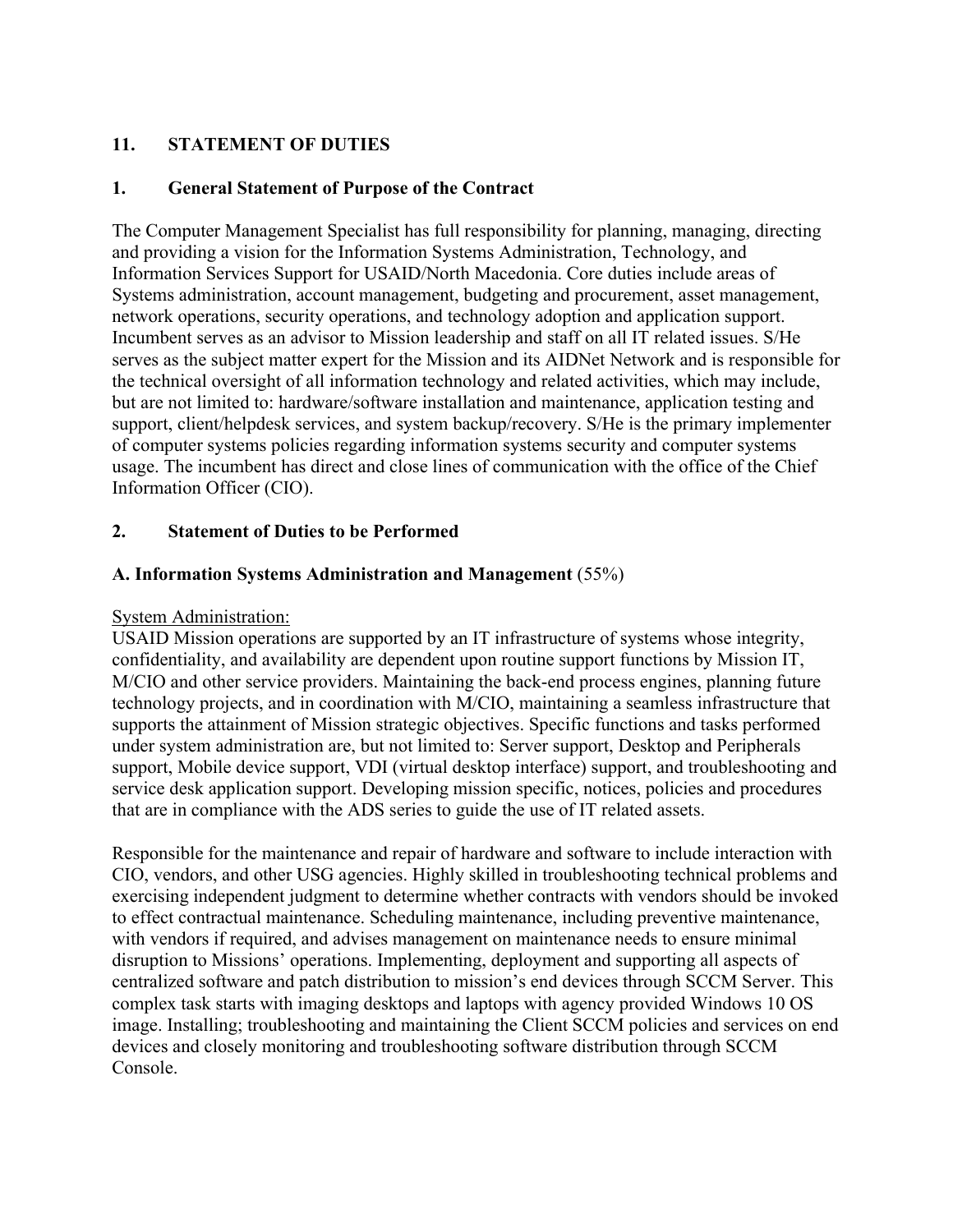#### Account Management:

Managing Active Directory components in the Mission OU (Organizational Unit): Mission staff user accounts and computer accounts to all non-core systems at the Mission such as the file and print server; Mission application server; desktop and laptop computers. Specific functions and tasks performed are: creating/disabling/deleting user accounts, transferring user accounts, creating distribution lists, implementing two factor authentication through PIV (personal identification verification), and user onboarding and training.

#### Budgeting and Procurement of IT Equipment and Asset Management:

Primary Manager for all technology assets (hardware/software) at the Mission. Responsible for the full IT asset lifecycle, from planning to disposition. This includes recommending and budgeting IT acquisitions, adhering to policy requirements for procurement, asset provisioning, inventory control, and disposal of technology assets in accordance with government and Agency policies. Establishing controls to plan for scheduled replacements of IT equipment, servicing, repairs etc. Responsible for creation of the annual IT budget needed to support mission IT operations. Maintaining the ServiceNow inventory and database of all assets, and documenting all equipment issued for assets signed out to staff, as well as those under their direct oversight, to ensure timely accountability for annual inventory inspections. Responsible for annual inventory of all Mission IT Assets in ILMS required by ICASS.

### **B. Technical Operations and Information Services:** 45%

### Network Operations:

Management of the Local Area Network (LAN) site which consists of the Missions servers, client workstations (laptops and desktops) network peripherals printers/scanners/copiers, routers, firewalls, riverbeds, and other security devices. Configuration and Maintenance of Mission Access switches. Contracting and managing the services of multiple local Internet Service Provider (ISP) connections. Ensuring optimal operation of network systems through continuous monitoring, adjusting, configuration optimization and/or performing routine maintenance, and minimizing downtime for repairs. Evaluating network equipment options and in coordination with CIO, determining the most appropriate configuration considering compatibility with site specific factors. Coordinating with CIO to ensure continuous connection with Central AIDNet systems and business applications and working with State Dept. IMO on any issues concerning backup communication channel DTSPO support. Supporting Mission Guest wi-fi network: Planning the infrastructure; writing all necessary documentation and obtaining Embassy's RSO approvals for wifi implementation. Deploying, maintaining, and troubleshooting the Wifi network.

### Information Security:

Maintaining the three principles of network security: confidentiality, integrity, and availability of Mission critical infrastructure. Supporting organizational efficiencies and ensuring compliance with USG-mandated IT reforms and policies. Implementing all ISSO procedures and projects for minimizing risks and weaknesses and strengthening the systems against common threats. Specific functions and tasks performed in the area are, but not limited to securing information systems (implementing physical and logical access controls), information assurance support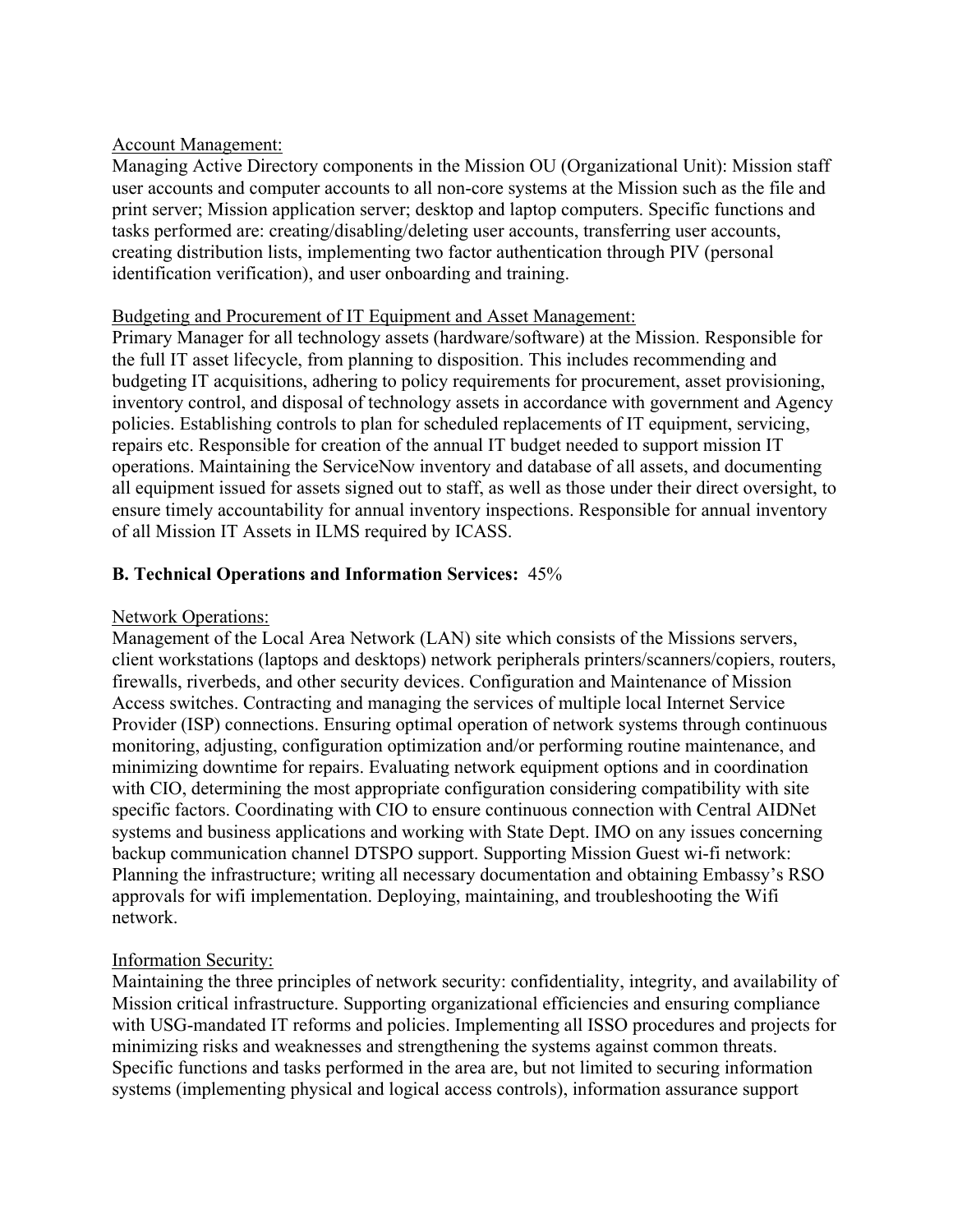(serving as the technical subject matter expert and advisor to the Executive Officer, who serves as the ISSO), security equipment installation and troubleshooting, contingency planning and disaster recovery, and audit log management. Ensuring Ant-Virus software and tools are installed and updated on all end devices. Deployment of Forescout Network Access Control (NAC) on mission desktops/laptops and VPN and AirWatch on mission iPhones. Timely Responding to vulnerability findings for the mission systems, to minimize their impact. Implementing all solutions provided by ISSO to keep the network secure. Primary SAFE admin for USAID as part of the Embassy family, responsible for maintaining and administering user database, and installing SAFE mobile application on client end devices.

#### Technology Adoption and Application Support:

Active engagement with M/CIO on Agency IT initiatives and seeking out opportunities to participate in pilot programs, early adopter activities, and test studies that advance Agency goals in IT, put the Mission at the forefront of IT initiatives, and improve delivery of information services. Providing application support by developing and/or coordinating in-house training on general business software, core Agency business applications (G-suite; ASIST; e2; DIS; Phoenix; GLAAS; SAFE), and data analysis and productivity tools. Developing training materials and organizing training for mission users/customers to promote awareness of the most current technology tools and information management practices. Developing and maintaining mission Intranet site to store the mission critical information, for easy access by mission employees.

#### Client Services Support:

Maintaining an active dialogue with Mission staff to ensure they receive technical support for Agency approved business applications and IT hardware management issues. Providing guidance to users on how to best utilize applications to maximize productivity. Troubleshooting and resolving hardware and software issues in the most efficient and effective manner possible. This includes maintenance of all client-issued devices and shared/network peripheral components (printer/scanners/copier). Teleworking environment adaptation for all users. Using available tools necessary for continuous uninterrupted mission operations. Troubleshooting and resolving issues concerning Teleconferencing needs between USAID employees and external partners, including Embassy. Use of Google Meet, Webex, CISCO VTC, MS Teams, to provide continuous operation but adhering to Agency policy and standards.

#### Program Support and Direct Engagement:

Providing IT analysis and advice, on request, to technical offices and partners, primarily in support of projects.

Consulting Technical Offices regarding use of modern IT technologies. Participating in technical evaluation teams.

Advising staff about the administration and management of Information Technology (IT) projects. Monitoring the

use, disposition, and security of IT equipment and software in ongoing projects managed by local USAID partners.

Providing technical assistance to local partners and clients that use IT products financed by USAID.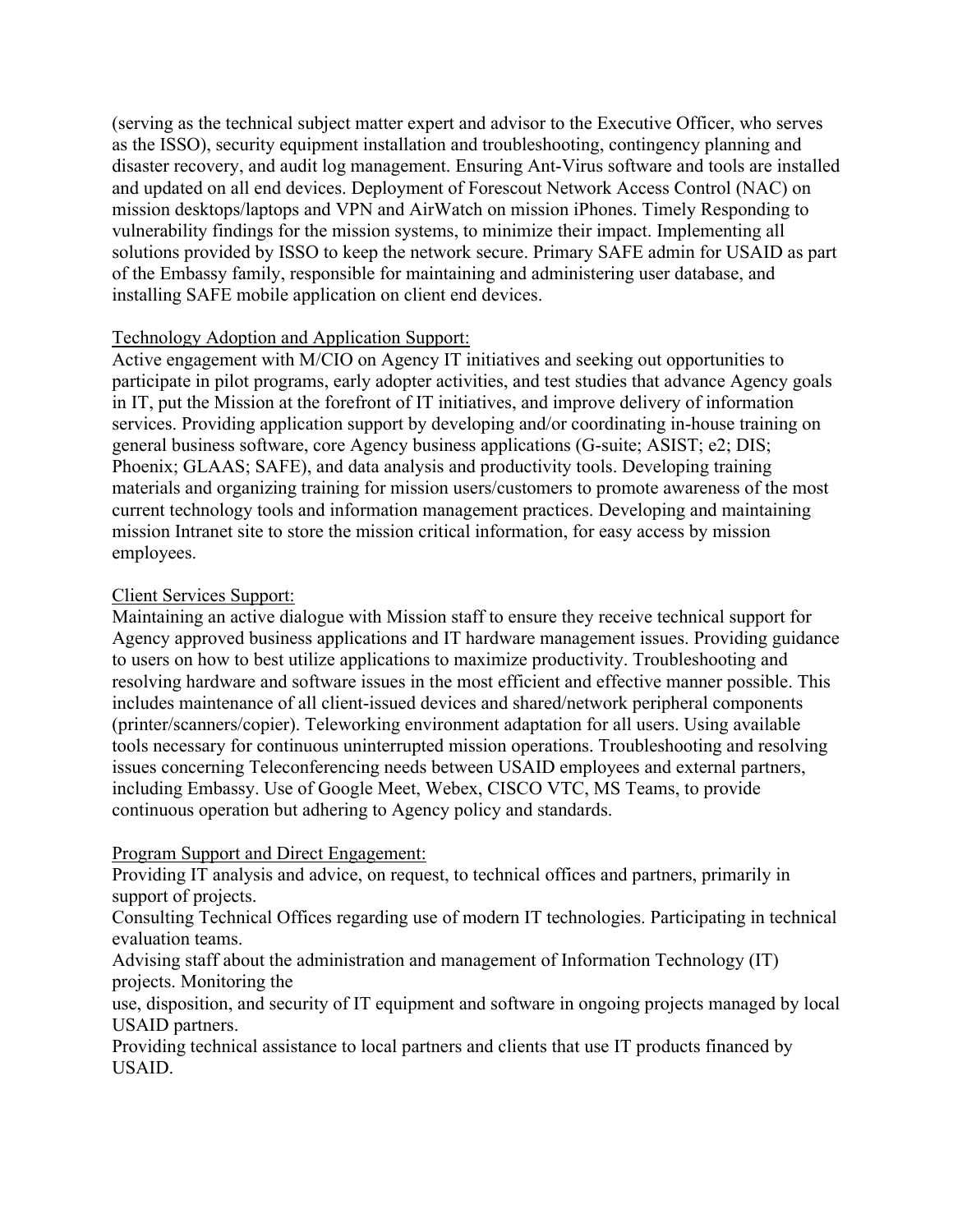# **3. Supervisory Relationship**

The Specialist reports directly to the Regional Executive Officer or their delegate.

## **4. Supervisory Controls**

The Specialist receives broad general direction from the Regional Executive Officer but sets work schedules, and essentially operates the Mission IT systems with a great deal of independence. Instructions are provided both orally and in writing. The supervisor may review certain reports and correspondence. The supervisor will, on occasion, set priorities and fix deadlines, but the employee is expected to prioritize duties and to plan and carry out major assignments independently.

# 12 PHYSICAL DEMANDS

The work requested does not involve undue physical demands.

# **II. MINIMUM QUALIFICATIONS REQUIRED FOR THIS POSITION**

a. Education: A university degree in the fields of computer science, information systems management or related discipline is required.

b. Prior Work Experience: At least five years of responsible experience in computer systems management is required. At least two years of this experience should have been with a USG Agency, or other complex organization is required.

d. Language Proficiency: Level 4 English proficiency (fluent) is required. Level 4 proficiency (fluent) speaking, reading and writing is required in (1) Macedonian; and/or (2) Albanian.

e. Job Knowledge: A thorough knowledge of computer equipment operations management; hardware and software technology; system integrity (safety and security) measures; post, mission, and agency objectives, relationships, and management practices; technical aspects of analysis, computer application programming, telecommunications, and management advisory services; and acquisition policies and procedures relative to computer hardware and software; and an expert knowledge of systems analysis and design techniques; Mission, post and agency automation policies, procedures, and standards; and relevant computer languages. Knowledge of the IT sector in North Macedonia to advise technical offices on programs related to the development of the North Macedonian IT sector.

f. Skills and Abilities: Excellent technical skills to troubleshoot, diagnose, and resolve hardware and software problems to maximize the capabilities of the USAID/North Macedonia computer resources are required, along with strong interpersonal skills are required to resolve priority issues, system limitations, downtime, etc., with key officials, and to develop and maintain two-way communications and promote computer and automation services. The ability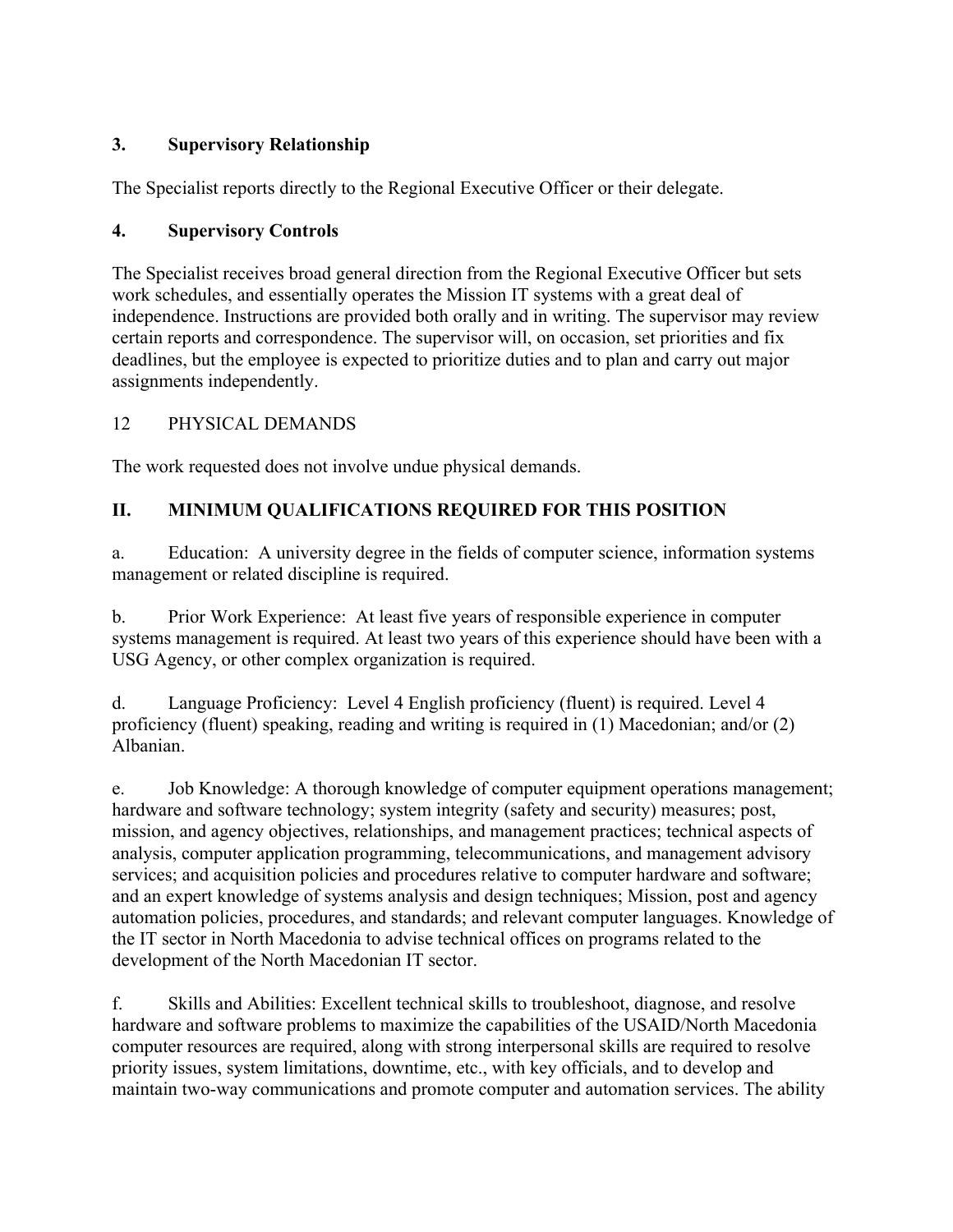to present software programs and new systems or applications to USAID staff; to relate proposed projects and priorities to the capabilities and limitations of the computer system and components to determine capability to meet support requirements; to articulate significance of management decisions with computer systems and system requirements to managers in order to obtain support for actions that will enhance automation and/or effective management of computer resources; to balance workload demands between central system and individual user requirements; to relate USAID/North Macedonia organization, functions, and mission to computer system's terms of reference, e.g., priorities for automation, an interrelationship of different applications programs to USAID/Macedonia operations, etc; and, to write and debug complex computer programs using at least two programming languages. Expert's ability to design and maintain LAN, and PC configurations.

# **III. EVALUATION AND SELECTION FACTORS**

The Government may award a contract without discussions with offerors in accordance with FAR 52.215-1. The CO reserves the right at any point in the evaluation process to establish a competitive range of offerors with whom negotiations will be conducted pursuant to FAR 15.306(c). In accordance with FAR 52.215-1, if the CO determines that the number of offers that would otherwise be in the competitive range exceeds the number at which an efficient competition can be conducted, the CO may limit the number of offerors in the competitive range to the greatest number that will permit an efficient competition among the most highly rated offers. The FAR provisions referenced above are available at https://www.acquisition.gov/browse/index/far.

After an initial application screening, the best qualified applicants may be invited for a written examination and/or an oral interview.

The following factors will be the basis for the TEC (Technical Evaluation Committee) evaluation of applications that meet minimum requirements:

Education: 10 points Experience: 30 points Knowledge, Skills and Ability: 30 points Interview Performance: 30 points

Total Possible QRF Points: 70 Total Possible Interview Points: 30 points Satisfactory Professional Reference Checks: Pass/Fail

Total Possible Points: 100

The successful candidate will be selected based on a review of his/her qualifications, work experience, skills, and abilities; possible interview and/or written examination; and the results of reference checks. The hiring panel may check references that have not been specifically identified by applicants and may check references before or after a candidate is interviewed.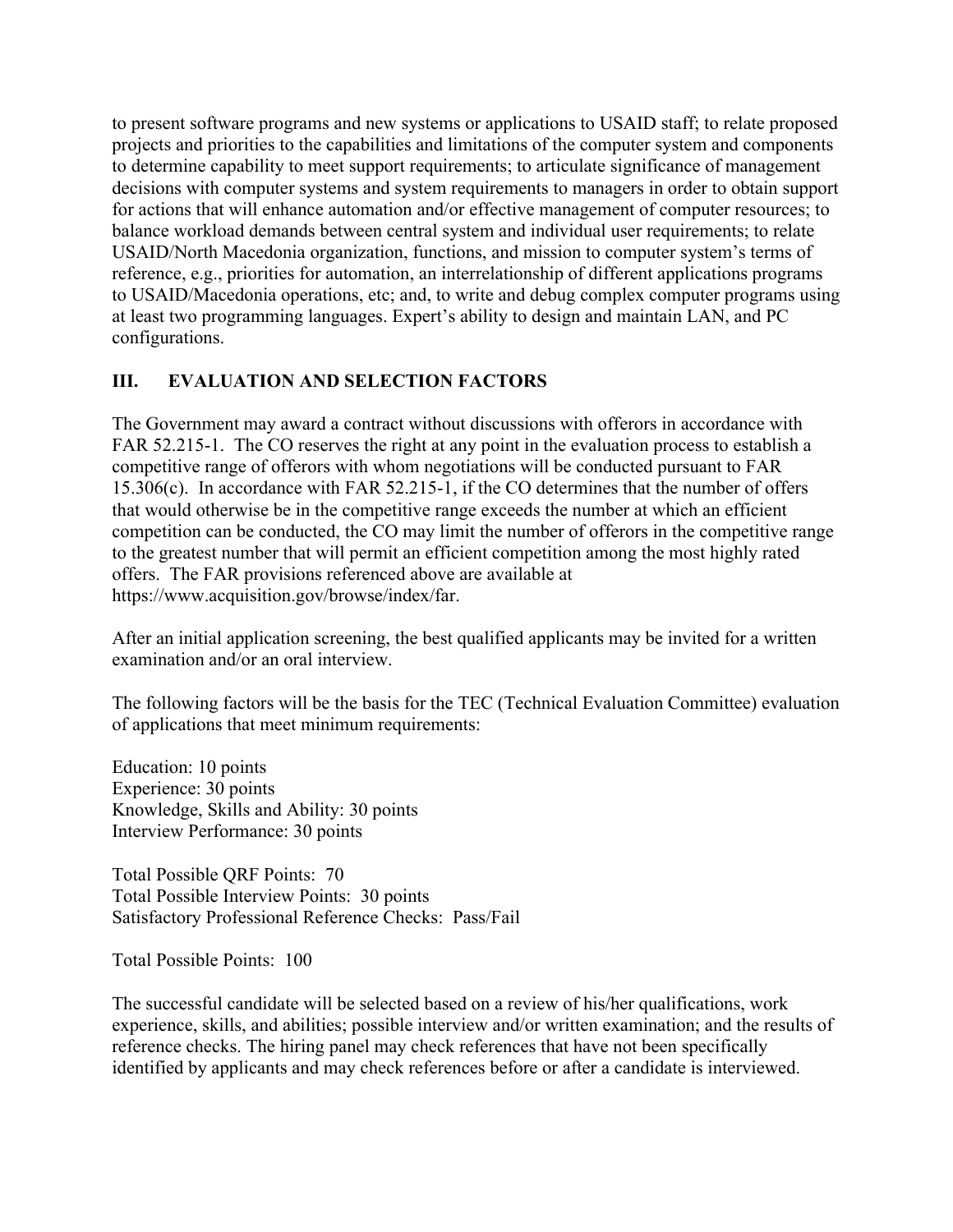NOTE: Due to the high volume of applications received, we will only contact applicants who are being considered. Thank you for your understanding.

# **IV. SUBMITTING AN OFFER**

1. Eligible Offerors are required to complete and submit the offer form visit the U.S. Embassy Skopje website, and follow the instructions at the following page: <https://mk.usembassy.gov/embassy/jobs/> and, on the Electronic Recruitment Application (ERA) link search for Computer Management Specialist (USAID).

Eligible Offerors are required to submit the documents listed below along with the ERA application:

- o Proof of the required education level
- o Proof of the required experience (CV or Letter of References)
- o List of at least three reference contacts

2. Offers must be received by the closing date and time specified in Section I, item 3, and submitted to the Point of Contact in Section I.

3. Offeror submissions must clearly reference the Solicitation number on all offeror submitted documents.

# **V**. **LIST OF REQUIRED FORMS PRIOR TO AWARD**

The CO will provide instructions about how to complete and submit the following forms after an offeror is selected for the contract award:

- 1. AID 1382-1, Medical History & Examination for Foreign Applicants
- 2. Questionnaire for Employment Authorization (US Embassy Skopje's form)
- 3. Authorization for Release of Information (US Embassy Skopje's form)
- 4. Certificate of Criminal Records (obtained from the pertinent court)

# **VI. BENEFITS AND ALLOWANCES**

As a matter of policy, and as appropriate, a PSC is normally authorized the following benefits and allowances:

# 1. BENEFITS:

The Mission participates in the Local Social Security System (LSSS) of North Macedonia, and all eligible LE Staff are required to participate.

All compensation payments made by the USG to enrolled employees, up to the ceiling stated below, are subject to payroll deductions for mandatory employee contributions to the LSSS at the applicable rate under the above-referenced local law.

Employee LSSS contribution/payroll deduction rates are as follows: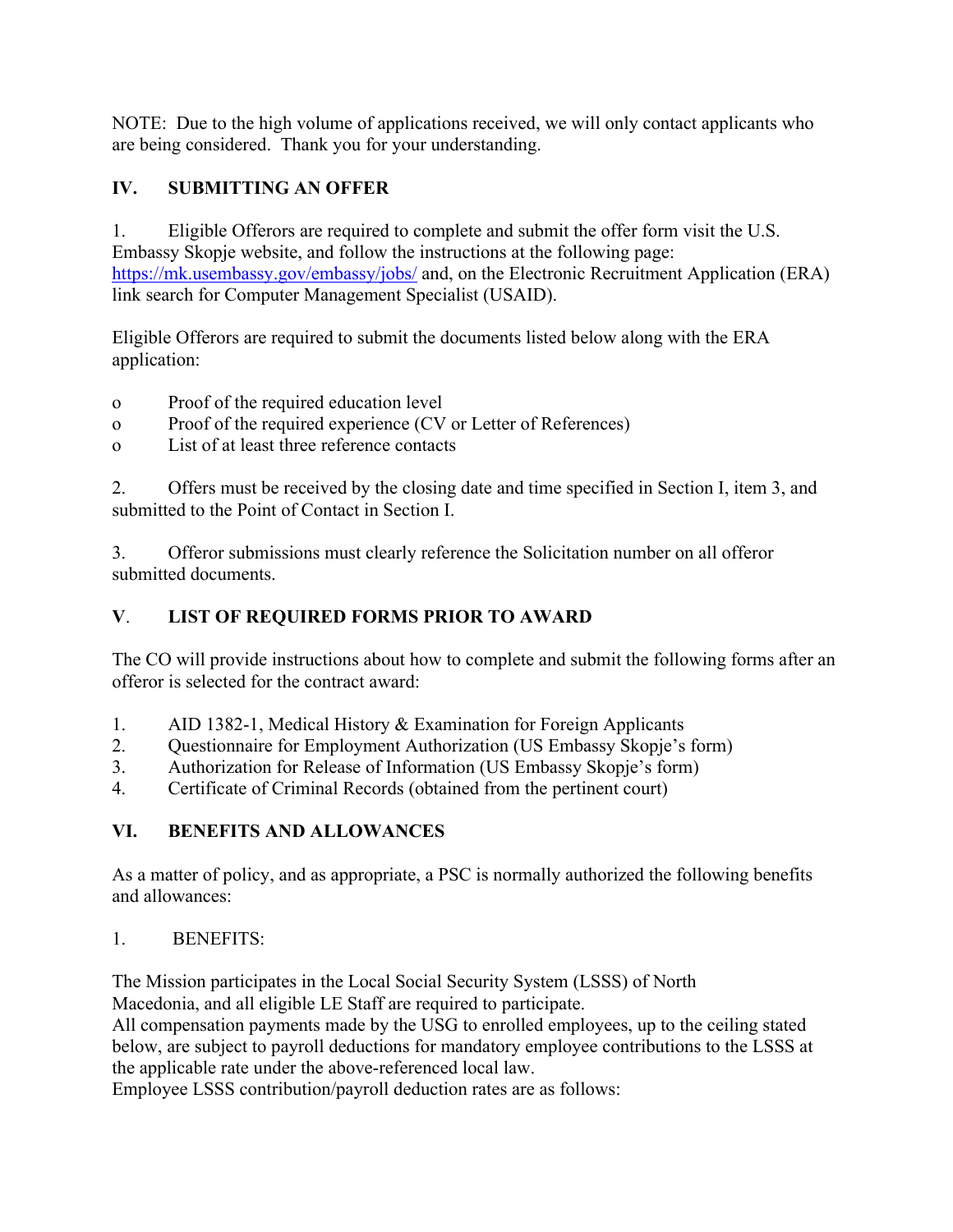Compulsory pension and disability insurance: 18.8% Compulsory health insurance: 7.5% Supplemental compulsory health insurance covering risks of occupational disease or injury: 0.5% Compulsory unemployment insurance contribution: 1.2%

## **There are no employer LSSS contributions.**

In addition, the Mission provides Supplemental Medical Insurance Plan for employees and eligible dependents. This Plan provides up to  $\epsilon$ 10.000 maximum annual benefit per person.

2. ALLOWANCES (as applicable): Transportation Allowance/Benefits, Meal Allowance/Benefits, Miscellaneous Allowances/Benefits. Allowances are not exempt from benefit and tax payment.

# **VII. TAXES**

The Mission does not assume any obligation or responsibility to withhold local income taxes from LE Staff salaries. LE Staff are fully responsible for accurately reporting taxable income to tax authorities and paying income taxes.

## **VIII. USAID REGULATIONS, POLICIES AND CONTRACT CLAUSES PERTAINING TO PSCs**

USAID regulations and policies governing **CCN and TCN PSC** awards are available at these sources:

**1. USAID Acquisition Regulation (AIDAR), Appendix J**, "Direct USAID Contracts With a Cooperating Country National and with a Third Country National for Personal Services Abroad," including **contract clause "General Provisions,"** available at [https://www.usaid.gov/sites/default/files/documents/1868/aidar\\_0.pdf](https://www.usaid.gov/sites/default/files/documents/1868/aidar_0.pdf) 

# **2. PART 52—SOLICITATION PROVISIONS AND CONTRACT CLAUSES**

## **52.223-99 Ensuring Adequate COVID-19 Safety Protocols for Federal Contractors, Alternate 70.**

# **ENSURING ADEQUATE COVID-19 SAFETY PROTOCOLS FOR FEDERAL CONTRACTORS (OCT 2021)-Alternate 70 (OCT 2021) (M/OAA-DEV-FAR-22-01c**)

(a) *Definition*. As used in this clause -

*United States or its outlying areas* means—

- (1) The fifty States;
- (2) The District of Columbia;
- (3) The commonwealths of Puerto Rico and the Northern Mariana Islands;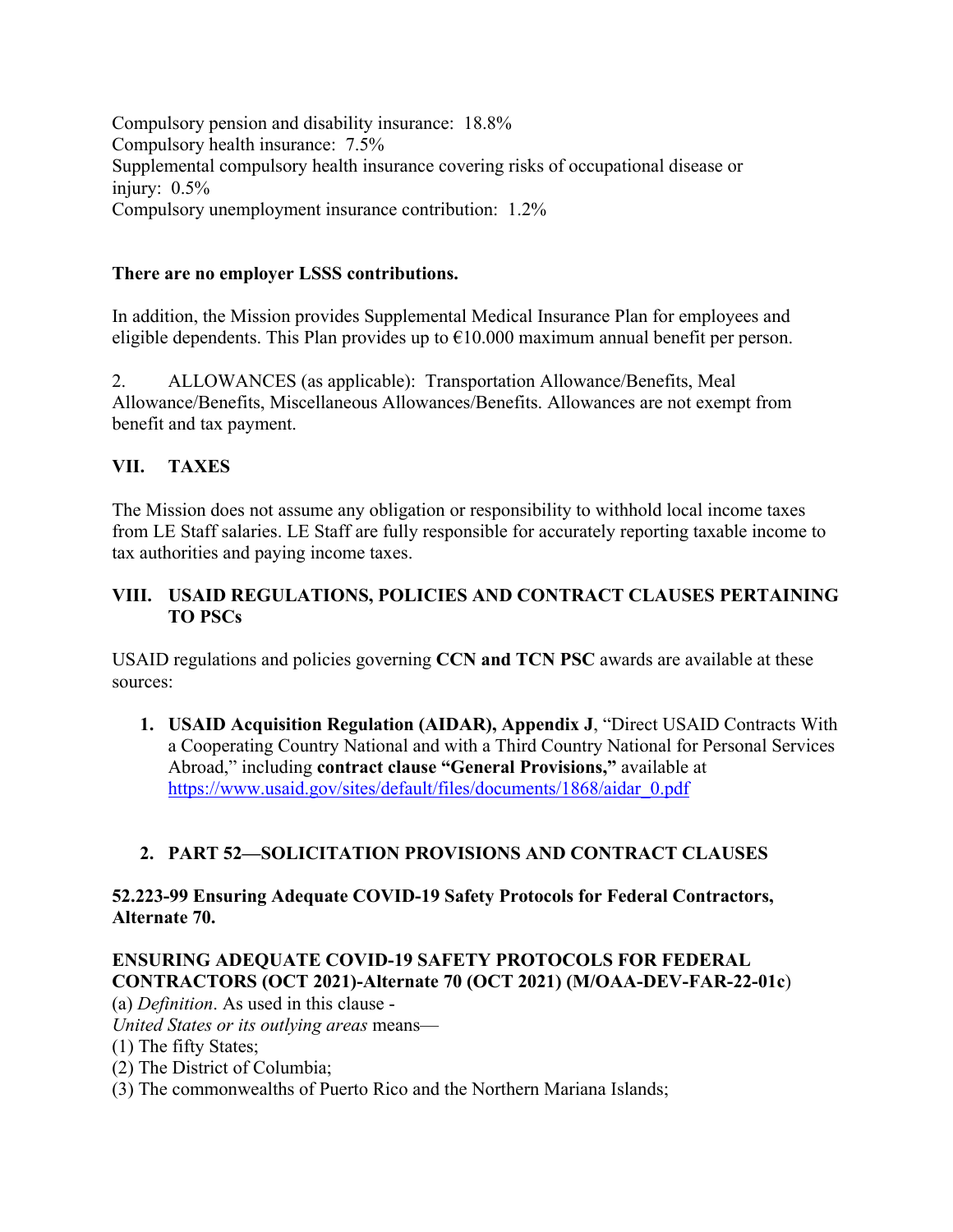(4) The territories of American Samoa, Guam, and the United States Virgin Islands; and (5) The minor outlying islands of Baker Island, Howland Island, Jarvis Island, Johnston Atoll, Kingman Reef, Midway Islands, Navassa Island, Palmyra Atoll, and Wake Atoll. (b) *Authority.* This clause implements Executive Order 14042, Ensuring Adequate COVID Safety Protocols for Federal Contractors, dated September 9, 2021 (published in the Federal Register on September 14, 2021, 86 FR 50985).

(c) *Personal Services Contracts with individuals*. As a matter of policy, the contractor must comply with the USAID's guidance applicable to direct-hire federal employees.

(End of clause)

### **Notice Regarding Any Court Order Affecting the Implementation of E.O. 14042**

USAID will take no action to enforce the clause (FAR 52.223-99) implementing the requirements of Executive Order 14042, absent further written notice from USAID, where the place of performance identified in the contract is in a U.S. state or outlying area subject to a court order prohibiting the application of requirements pursuant to the Executive Order (hereinafter, "Excluded State or Outlying Area"). In all other circumstances, USAID will enforce the clause, except for contractor employees who perform substantial work on or in connection with a covered contract in an Excluded State or Outlying Area, or in a covered contractor workplace located in an Excluded State or Outlying Area. A current list of such Excluded States and Outlying Areas is maintained at [https://www.saferfederalworkforce.gov/contractors/.](https://www.saferfederalworkforce.gov/contractors/)

**3. Contract Cover Page** form **AID 309-1** available a [thttps://www.usaid.gov/forms.](https://www.usaid.gov/forms) Pricing by line item is to be determined upon contract award as described below:

| <b>Item</b> | <b>Services</b>                                            | <b>Quantity</b> | <b>Amount</b> |
|-------------|------------------------------------------------------------|-----------------|---------------|
| No          |                                                            |                 |               |
| 0001        | Base Period - Compensation, Fringe Benefits, and Other     | $\mathbf{1}$    | TBD at        |
|             | Direct Costs (ODCs) Award Type:                            |                 | award         |
|             | Product Service Code:<br>Cost                              |                 |               |
|             | R497 Accounting Info: TBD                                  |                 |               |
| 10001       | Option Period 1 - Compensation, Fringe Benefits, and Other | 1               | TBD at        |
|             | Direct Costs (ODCs) Award Type:                            |                 | award         |
|             | Product Service Code:<br>Cost                              |                 |               |
|             | R497 Accounting Info: TBD                                  |                 |               |
| 20001       | Option Period 2 - Compensation, Fringe Benefits, and Other | $\mathbf{1}$    | TBD at        |
|             | Direct Costs (ODCs) Award Type:                            |                 | award         |
|             | Product Service Code:<br>Cost                              |                 |               |
|             | R497 Accounting Info: TBD                                  |                 |               |
| 30001       | Option Period 3 - Compensation, Fringe Benefits, and Other | $\mathbf{1}$    | TBD at        |
|             | Direct Costs (ODCs) Award Type:                            |                 | award         |
|             | Product Service Code:<br>Cost                              |                 |               |
|             | R497 Accounting Info: TBD                                  |                 |               |
| 40001       | Option Period 4 - Compensation, Fringe Benefits, and Other | 1               | TBD at        |
|             | Direct Costs (ODCs) Award Type:                            |                 | award         |
|             | Product Service Code:<br>Cost                              |                 |               |
|             | R497 Accounting Info: TBD                                  |                 |               |

#### **LINE ITEMS**